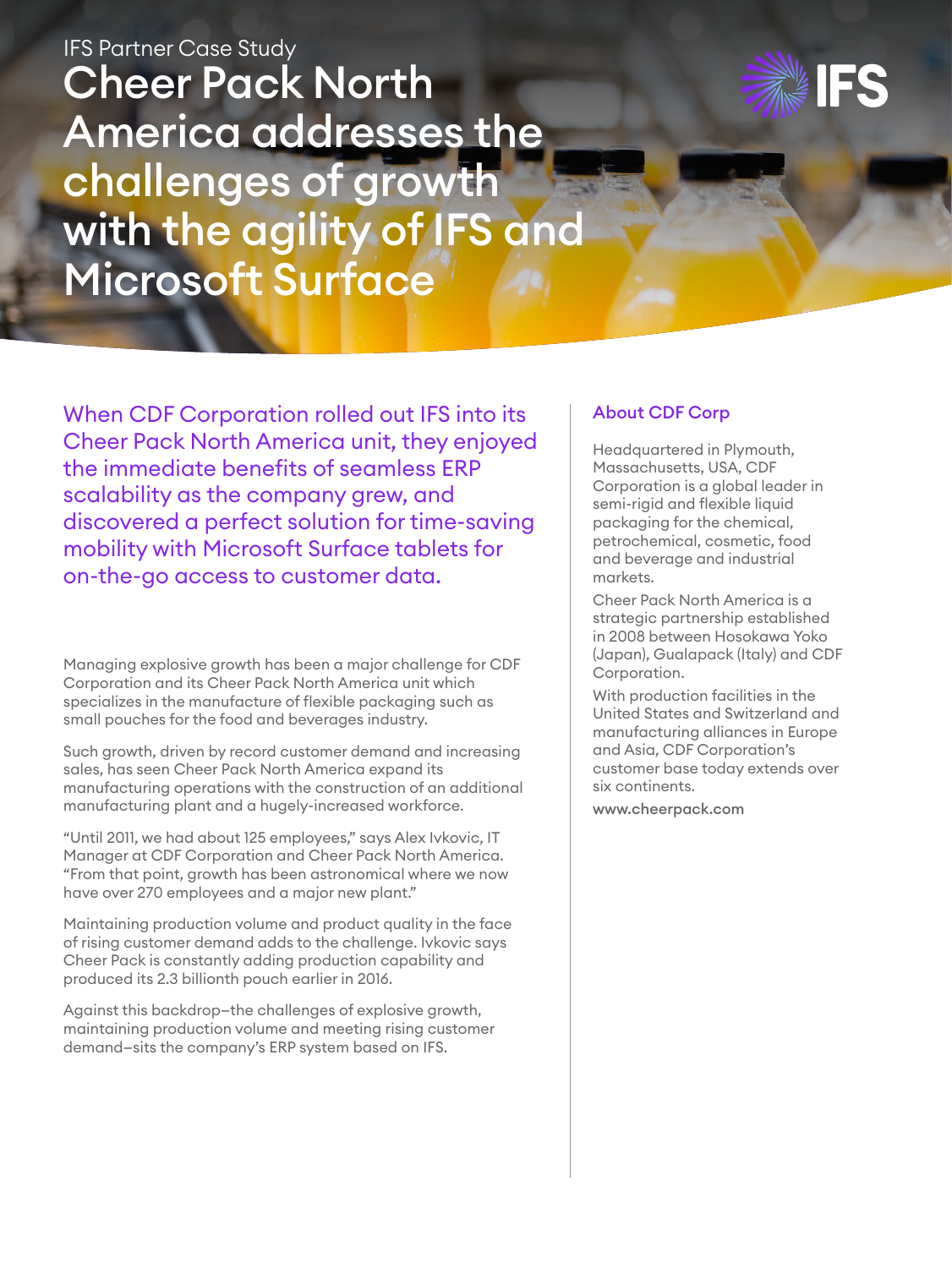#### The modular approach

CDF Corporation has been an IFS customer since 2007 when the applications suite first gave them increased visibility of manufacturing operations. That has allowed the company to offer its customers aggressive delivery times with confidence due to the excellent available-to-promise functionality in IFS.

"We use IFS throughout our company," Ivkovic says. "We use the customer service module. Manufacturing is huge and absolutely critical to our operation. The new quality module helps drive our quality initiatives. Document management gives us huge time savings as everything is scanned and filed electronically."

Ivkovic points to the modular aspect of IFS that enables a business to install precisely what they need, with the ability to add newer functionality as their requirements evolve.

"Almost every need that someone brings to me, we have a way to cover it," he declares. So it was a natural fit when CDF Corporation formed Cheer Pack North America and continued using IFS.

# Raising awareness of opportunities

"It's proven to be agile and flexible and I had every confidence that IFS could succeed," Ivkovic says. Take customer relationship management (CRM), for instance—a key area for Cheer Pack. "We've been using the CRM module in IFS for several years," Ivkovic says.

"We're introducing it to the sales people at Cheer Pack, running classes and enabling them to use it to identify opportunities and drive future growth." Ivkovic adds that he plans to bring the sales module in IFS to Cheer Pack as well to help sales staff drive new business and take advantage of capacity in the new plant.

Growth and the associated demands aren't the only challenge Ivkovic is addressing as Cheer Pack North America continues its expansion.

"One of our greatest challenges is lot traceability," he states. "Our original production line system didn't allow us to trace material to the level our customers wanted. With the agility of IFS, we were able to switch to a shop-order system that allows us far greater traceability." The net result is clear, says Ivkovic: "We can meet all our customers' needs now."

# Microsoft Surface and mobility solutions

Meeting employee needs for efficient interaction with ERP information wherever in the plant they happen to be, with access to the right information at the right time in real time, is also a key element in Ivkovic's plans for IFS at Cheer Pack.

#### **Benefits**

- Complete stock visibility
- Seamless connection between sales, production and warehouse
- Real-time production data
- Centralized management and version control of documents
- Reduced costs through time savings